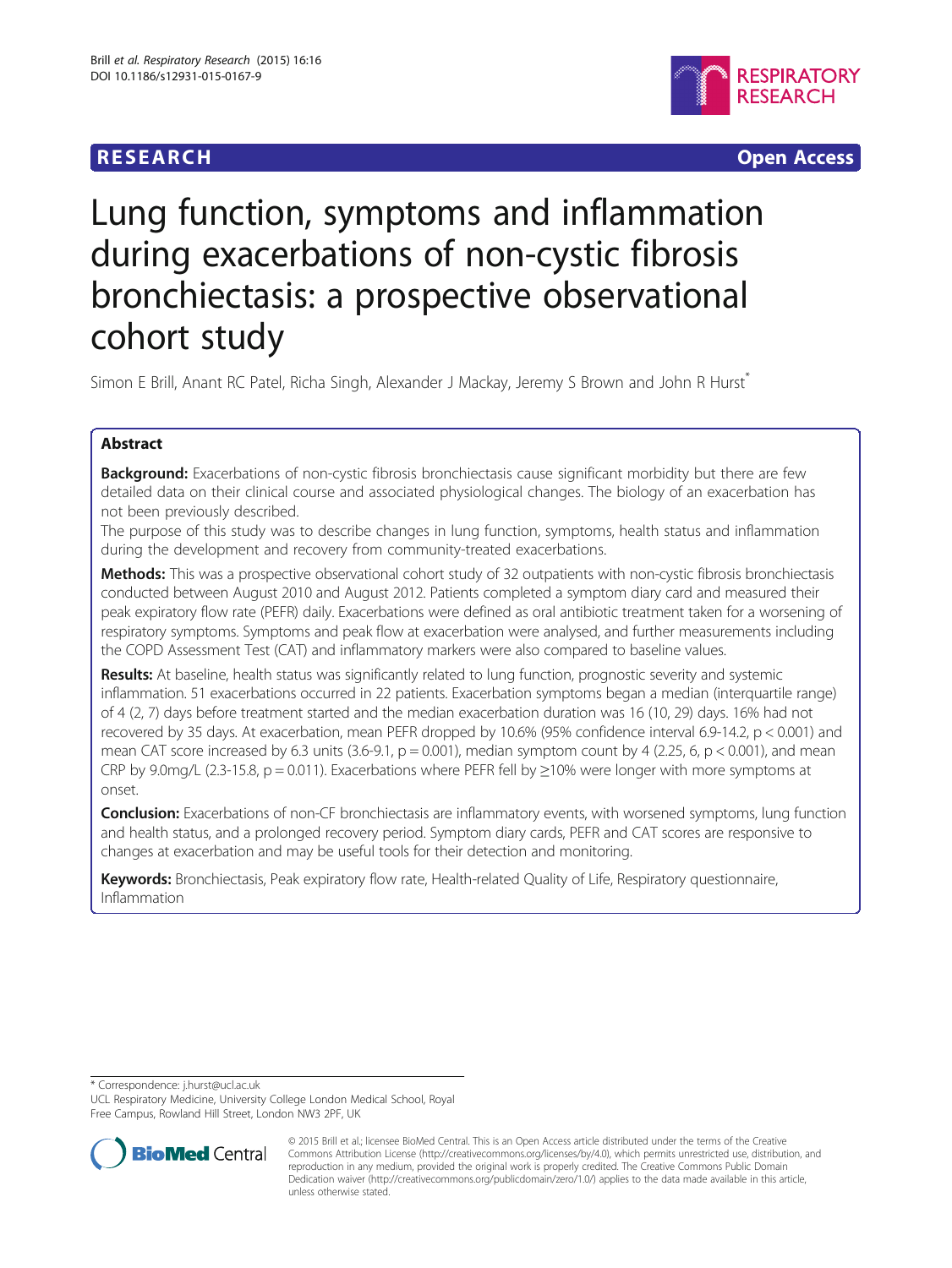#### Background

Non-cystic fibrosis (CF) bronchiectasis is a chronic lung disease characterised by irreversibly damaged and dilated airways leading to recurrent episodes of bronchial sepsis ('exacerbations') [[1\]](#page-8-0). Estimates from the United States suggest a prevalence of 52.3 cases per 100,000 [\[2](#page-8-0)], and mortality appears to be increasing by 3% annually [\[3](#page-8-0)]. The economic burden is high [\[2](#page-8-0)], largely due to recurrent exacerbations.

There has been growing interest in non-CF bronchiectasis, which has historically suffered from a lack of high-quality research [\[4](#page-8-0)]. Exacerbations cause significant morbidity and may also accelerate disease progression; recent clinical trials have therefore focused on strategies to prevent them [[5,6](#page-8-0)]. However, changes in lung function and symptomatology during their development and recovery - especially community-treated exacerbations - have not been previously described. These data are vital to develop improved disease monitoring tools or surrogate trial endpoints.

To address this lack of data we have investigated changes in lung function, symptoms, health status and inflammation before, during and after communitytreated exacerbations in patients with non-CF bronchiectasis. Some preliminary analysis has previously been presented in abstract form [\[7](#page-8-0)].

#### Methods

#### Study design

This was a prospective, observational cohort study conducted using outpatients at the Royal Free Hospital, London, United Kingdom. Ethical approval was obtained (reference 10/H0720/43) and all patients provided written, informed consent.

## Recruitment and stable visits

Patients with a clinical diagnosis of bronchiectasis were identified from general respiratory outpatient clinics. At screening, bronchiectasis was confirmed on previous imaging. Aetiology was determined according to British Thoracic Society guidance [[1](#page-8-0)] and recorded as idiopathic if no cause was found after investigation. Spirometry was performed in accordance with ATS/ERS guidance [\[8\]](#page-8-0) using a Vitalograph Gold Standard spirometer (Vitalograph Ltd., Maids Morton, UK). Blood was collected for analysis of inflammatory markers. Patients also completed the Chronic Obstructive Pulmonary Disease (COPD) Assessment Test (CAT) [\[9\]](#page-8-0) and St George's Respiratory Questionnaire (SGRQ) [\[10\]](#page-8-0). CT images were independently assessed using the Bhalla score [[11](#page-8-0)] by two independent observers (JAH and JRH) and differences resolved by consensus. Prognostic disease severity was calculated using the Bronchiectasis Severity Index (BSI) [[12](#page-8-0)] online calculator ([www.bronchiectasisseverity.com](http://www.bronchiectasisseverity.com/)).

Once enrolled, patients monitored their morning postmedication peak expiratory flow rate (PEFR) each day, recording the best of three attempts (using a Mini-Wright peak flow meter, Clement Clarke International Ltd, Harlow, UK). They also recorded the presence or worsening (if the symptom was usually present) of up to 15 symptoms and any changes in their treatment on daily diary cards. The diary card, available in the online data supplement (Additional file [1\)](#page-8-0), was designed to reflect the breadth of symptoms that may occur during bronchiectasis exacerbations; all patients received careful training at their first and subsequent appointments. After recruitment, patients attended six-monthly when stable and exacerbation-free for the preceding four weeks. These and the recruitment visits provided baseline data for comparison.

#### Exacerbation visits

Patients with worsening symptoms attended the research clinic where they were assessed by a doctor specialised in respiratory medicine (SEB/ARCP/RS/AJM/JRH) and received treatment for exacerbation as needed. If an exacerbation was confirmed clinically, further blood was sampled, spirometry performed and the CAT administered. Patients who were unable to attend the clinic, or who did not notify the study team at the time of exacerbation, recorded their symptoms, PEFR, and the dates and type of any antibiotic therapy taken on their daily diary cards.

#### Sample analysis

Blood was analysed for C-reactive protein (CRP) using a Modular Analytics E170 Module (Roche, Burgess Hill, UK) with detection limit 1 mg/L, plasma fibrinogen using the Clauss method (IL ACL Top Coagulation Analyzer; Instrumentation Laboratories, Lexington, MA), and white cell and neutrophil counts using an automated XE-2100 analyser (Sysmex Corp, Kobe, Japan). Serum was stored at −80°C and batch analysed for interleukin (IL)-6 using commercial sandwich ELISA kits (RD Systems, Abingdon, UK).

#### Statistical analysis

The first two weeks of PEFR data following study enrolment were discarded to allow for the development of a monitoring routine. Following this, baseline stable PEFR for each patient was calculated as the mean of the first 14 days of diary card completion without worsening of any symptoms and subsequent PEFR values were converted to % stable for all analyses and reporting. Baseline day-to-day variability over the same period was calculated as % of recent best using the formula [(highest PEFR – lowest PEFR)/highest PEFR]\* 100 [\[13](#page-8-0)].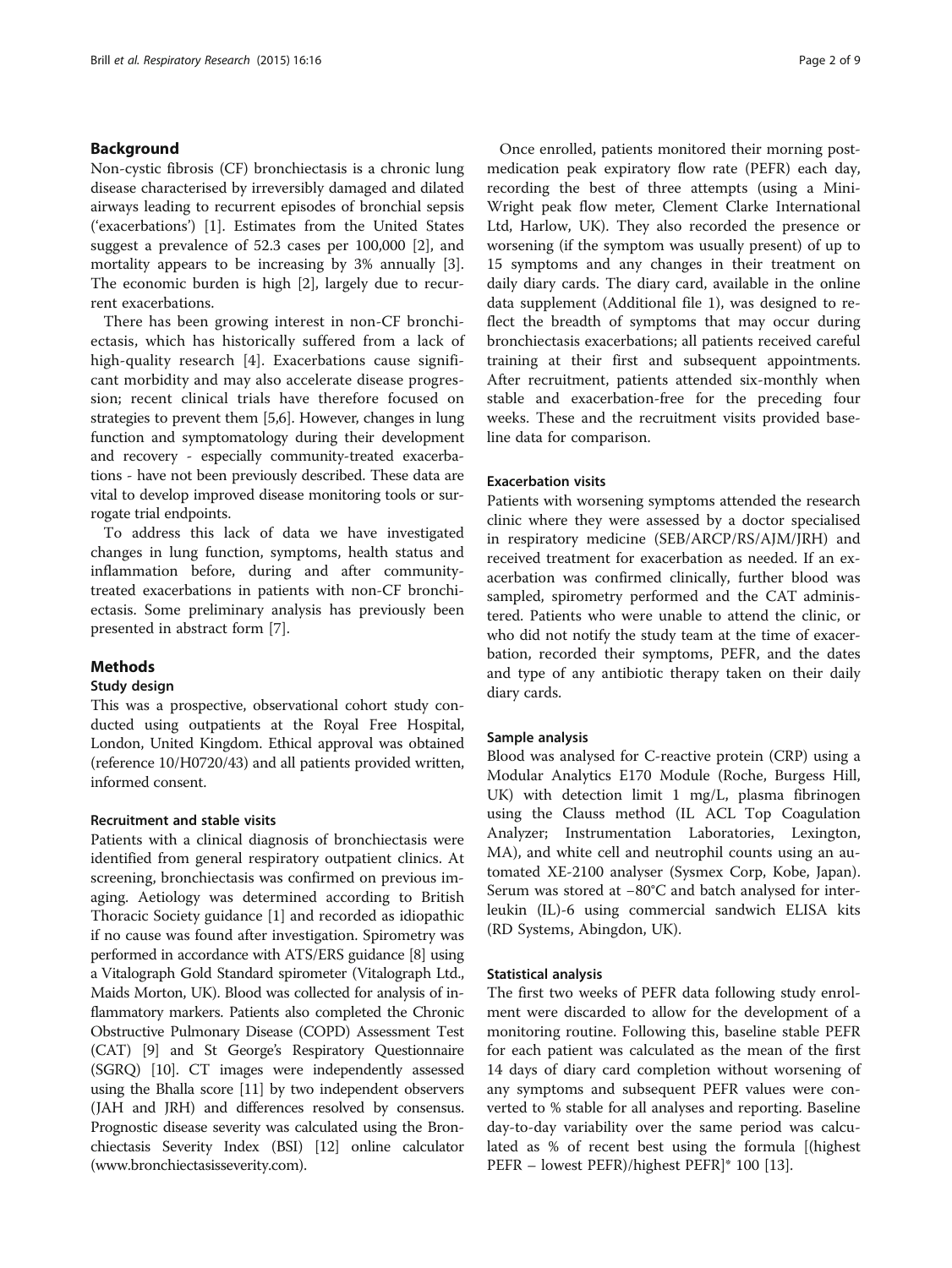Exacerbation was defined as oral antibiotic treatment taken for worsening chest symptoms, without hospital admission, as reported by the patient or administered by the study team. Day 0 (exacerbation onset) was defined as the first day of antibiotic therapy; data from the preceding two weeks and subsequent five weeks were included for analysis. Only exacerbations treated with antibiotics were included and this was therefore a healthcare utilisation definition of exacerbation.

To examine the length of treated exacerbations within this period, symptomatic onset was defined as the first of ≥2 consecutive days between day −14 and day 0 where ≥2 extra symptoms were recorded on the diary cards with no further symptom-free days between that day and day 0. Symptomatic recovery was defined as the first of  $\geq 2$  symptom-free days, or (if there was continuous symptom recording) when the number of symptoms returned to the pre-exacerbation count.

Data were tested for Normality using the Kolmogorov-Smirnov test and reported as median (interquartile range [IQR]) or mean (standard deviation [SD]) as appropriate. Means were compared using paired or independent ttests as appropriate and medians were compared using the Wilcoxon signed-rank test for related samples or the independent-samples median test as appropriate. Relationships between variables were assessed using Pearson's correlation coefficient. Missing data were not imputed. SPSS Statistics version 21.0 (SPSS Inc) was used for analysis and results were deemed statistically significant at the 5% level (p values of  $<0.05$ ).

#### Results

32 patients, enrolled between August 2010 and August 2012, were included for analysis. The median follow-up duration was 491 days. 51 exacerbations occurred in 22 of these patients during the study period with a median (IQR) of 1 (1, 3) per patient. Figure 1 illustrates the data flow for this study.

## Patient characteristics at baseline

Patient and disease characteristics at recruitment are reported in Table [1.](#page-3-0) Most patients were female, with a mean age of 61 years, with mainly post-infectious or idiopathic disease, typical for a European secondary care cohort.

As expected, there were significant relationships between health status and the physiological, prognostic and inflammatory severity of bronchiectasis. SGRQ scores were significantly correlated with  $FEV<sub>1</sub>$  % predicted  $(r = -0.507, p = 0.003)$ , BSI scores  $(r = 0.587, p < 0.001)$ , and the serum inflammatory markers CRP  $[r = 0.390,$  $p = 0.03$ ], fibrinogen  $[r = 0.460, p = 0.013]$ , and  $log[IL-6]$  $[r = 0.480, p = 0.044]$ . CAT scores were closely related to SGRQ scores  $(r = 0.799, p < 0.001)$  and also significantly related to  $FEV_1$ ,  $(r = -0.624, p < 0.001)$ , BSI scores  $(r = 0.493, p = 0.004)$  and inflammation (fibrinogen, r = 0.455,  $p = 0.013$ ). No differences in baseline characteristics were detected between patients who suffered an exacerbation during the study period and those who did not.

Mean day-to-day PEFR variability in these patients was 12.4% (8.2), and there was no significant difference in

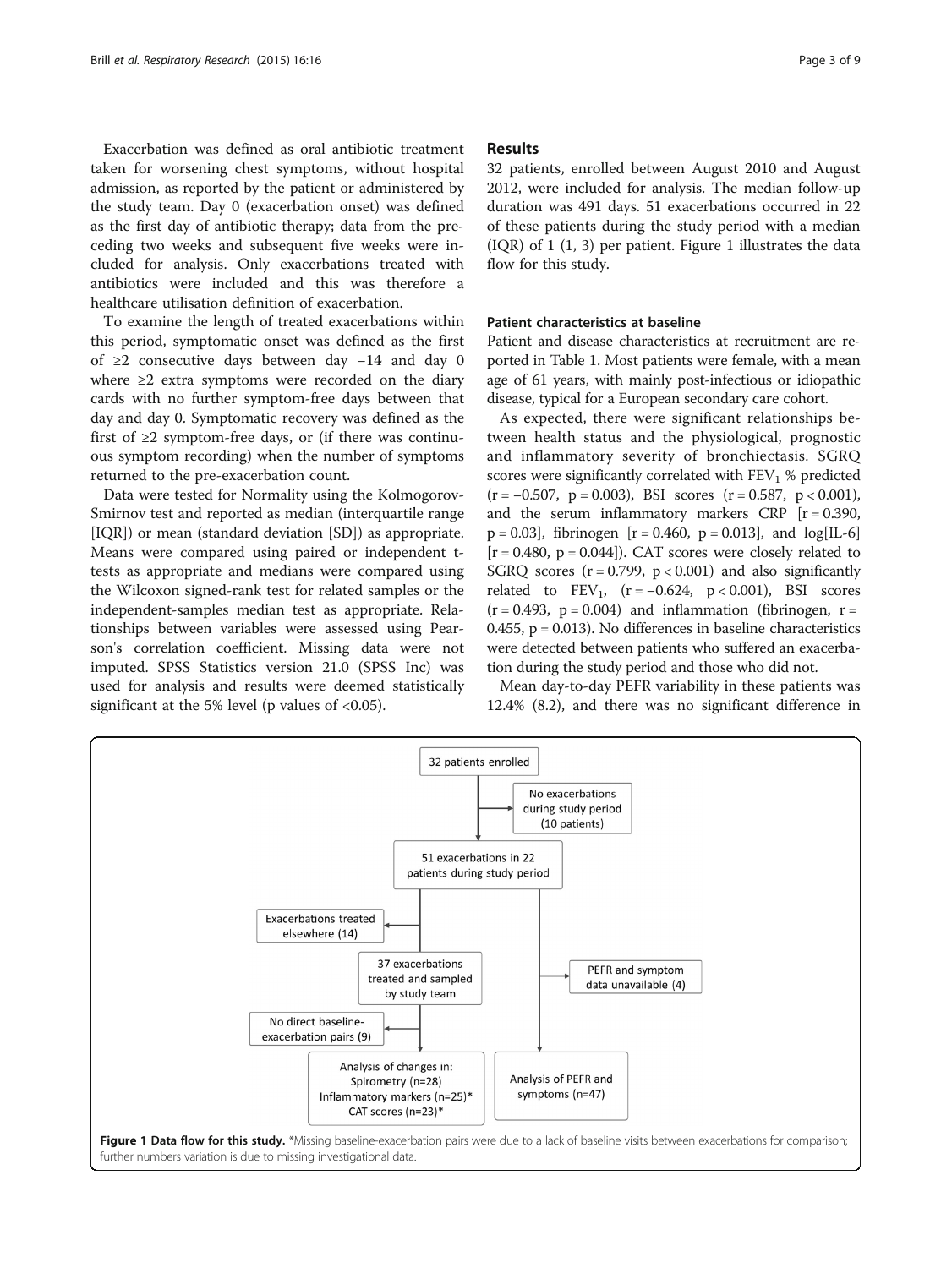|                                                                     | Whole cohort $(n = 32)$  | Patients experiencing exacerbations<br>during study period $(n = 22)$ |  |
|---------------------------------------------------------------------|--------------------------|-----------------------------------------------------------------------|--|
| Age (years), mean (SD)                                              | 61(12)                   | 59 (12)                                                               |  |
| Female patients, n (%)                                              | 27 (84)                  | 19 (86)                                                               |  |
| Duration of follow up (days), median (IQR)                          | 491 (386,603)            | 506 (390,648)                                                         |  |
| Ever smokers, n (%)                                                 | 10(31)                   | 6(27)                                                                 |  |
| Aetiology, n (%)                                                    | Post-infectious: 16 (50) | Post-infectious: 13 (59)                                              |  |
|                                                                     | Idiopathic: 11 (34)      | Idiopathic: 5 (23)                                                    |  |
|                                                                     | Rheumatological: 2 (6)   | Rheumatological: 1 (4)                                                |  |
|                                                                     | Other: 3 (9)             | Other: 3 (14)                                                         |  |
| Bhalla score, mean (SD)                                             | 12(9)                    | 12(9)                                                                 |  |
| Number of lobes involved, median (IQR)                              | 3.5(2,5)                 | 3.5(2,5)                                                              |  |
| BSI score, median (IQR)                                             | 8.5(4,12.8)              | 9(4.5, 11.3)                                                          |  |
| Severity (BSI classification), n (%)                                | Mild: 9 (28)             | Mild: 6 (27)                                                          |  |
|                                                                     | Moderate: 8 (22)         | Moderate: 4 (18)                                                      |  |
|                                                                     | Severe: 15 (50)          | Severe: 12 (55)                                                       |  |
| Self-reported exacerbation frequency in previous year, median (IQR) | 3(2,5.8)                 | 3(2.3,6)                                                              |  |
| Asthma diagnosis, n (%)                                             | 7(22)                    | 6(27)                                                                 |  |
| Previous pseudomonas on sputum culture, n (%)                       | 7(22)                    | 5(23)                                                                 |  |
| Previous hospitalisation, n (%)                                     | 9(28)                    | 8(36)                                                                 |  |
| Treatment details (all given as n (%))                              |                          |                                                                       |  |
| Short-acting inhaled bronchodilator                                 | 13(41)                   | 10(45)                                                                |  |
| Long-acting inhaled bronchodilator                                  | 12 (38)                  | 8(36)                                                                 |  |
| Inhaled corticosteroid use                                          | 16 (50)                  | 11(50)                                                                |  |
| Long term macrolide therapy, n (%)                                  | 2(6)                     | 2(9)                                                                  |  |
| Lung function measurements: (all given as mean (SD))                |                          |                                                                       |  |
| $FEV_1(L)$ , mean (SD)                                              | 1.96(0.90)               | 2.02(0.95)                                                            |  |
| FEV <sub>1</sub> % predicted (SD)                                   | 78 (26)                  | 76 (28)                                                               |  |
| FEV <sub>1</sub> /FVC ratio, (SD)                                   | 0.71(0.15)               | 0.71(0.17)                                                            |  |
| Stable PEFR (L/min), (SD)                                           | 334 (104)                | 337 (110)                                                             |  |
| PEFR variability, % best (see text)                                 | 12.4(8.2)                | 13.8(9.4)                                                             |  |
| SGRQ and CAT scores (all given as mean (SD))                        |                          |                                                                       |  |
| Symptoms                                                            | 48.8 (24.3)              | 50.2 (26.1)                                                           |  |
| Activity                                                            | 40.3 (27.8)              | 41.8 (27.7)                                                           |  |
| Impact                                                              | 27.2 (16.5)              | 29.4 (14.9)                                                           |  |
| Total SGRQ score                                                    | 34.8 (18.1)              | 37.6 (16.9)                                                           |  |
| CAT score                                                           | 16.6(7.0)                | 17.2(7.1)                                                             |  |

## <span id="page-3-0"></span>Table 1 Characteristics at study enrolment of all 32 patients with non-CF bronchiectasis and of the subset of 22 who experienced exacerbations during the study period

patients with asthma  $(n = 6, 19%)$  compared to those without.

## Exacerbations

during exacerbation onset and recovery is illustrated in Figure [2](#page-4-0). All exacerbations received oral antibiotic therapy with a minimum duration of seven days.

21 of the 22 patients who experienced exacerbations recorded PEFR and symptoms during 47 events, with data available for 82% and 78% of days respectively. The time-course of the changes in PEFR and symptoms

## Changes in physiology with exacerbation

The mean PEFR first began to fall 6 days before treatment onset (day −6), becoming statistically significant at day −3 (4.9% reduction, 95% CI 1.6-8.2, p = 0.005 for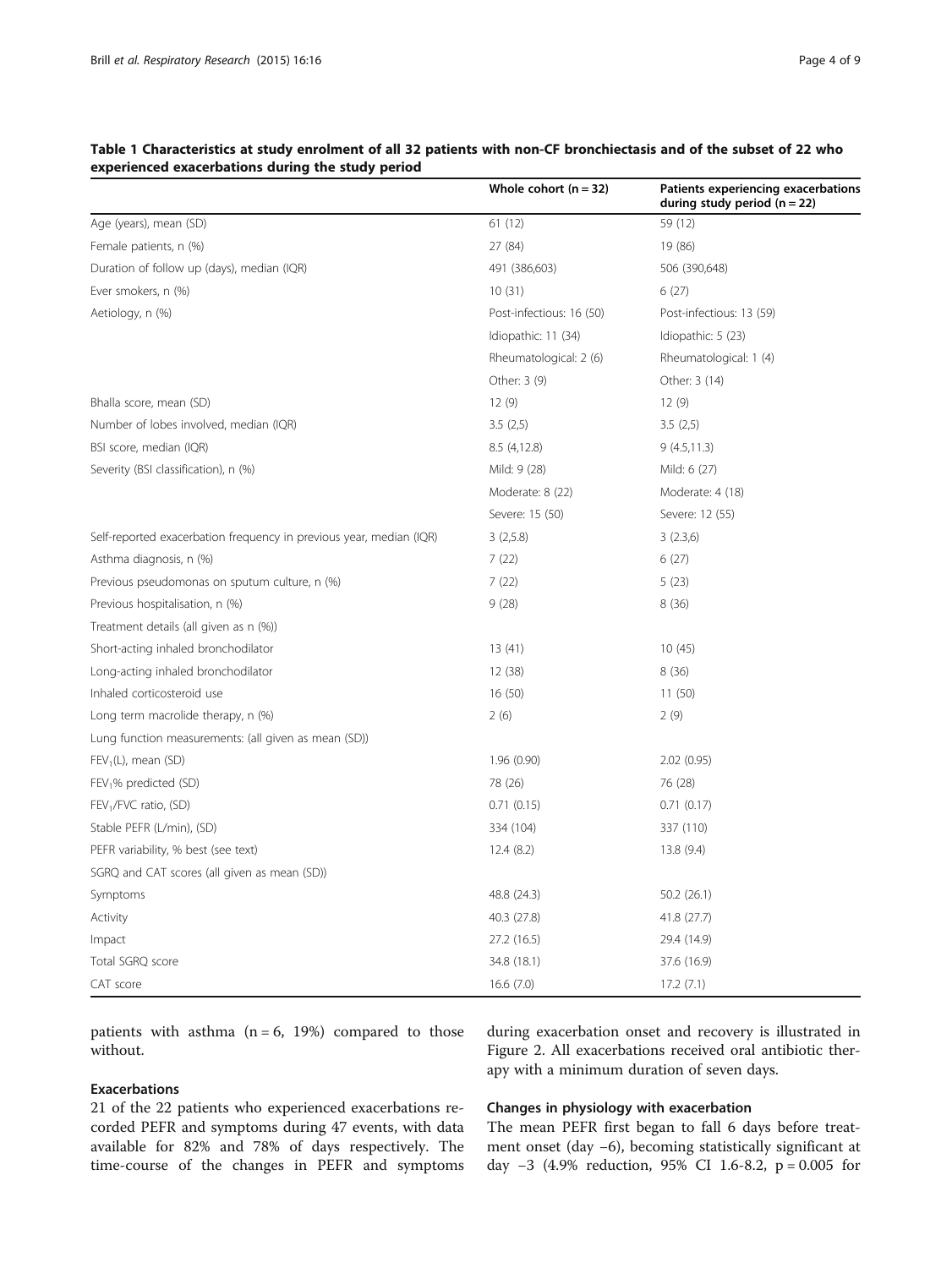<span id="page-4-0"></span>

comparison with day −14). The lowest PEFR was recorded on day 0, with a 10.6% reduction from stable (95% CI 6.9- 14.2,  $p < 0.001$ ), corresponding to a mean absolute reduction of 31 (19–42) L/min ( $p < 0.001$ ). The mean PEFR returned to pre-exacerbation values at day 25, although by day 11 the difference was no longer statistically significant. Importantly, there was no significant difference in mean PEFR at day 0 in patients with a comorbid asthma diagnosis (11 exacerbations) compared to those without (93.4%  $(7.1)$  vs 88.5  $(8.9)$ ,  $p = 0.112$ ), and the PEFR reduction at exacerbation was not related to baseline PEFR variability. In community treated exacerbations there is therefore a statistically significant reduction in PEFR from at least three days before until at least eleven days following treatment onset.

In those exacerbations that were sampled and where baseline-exacerbation pairs were available  $(n = 28, in 20)$ patients), there was also a moderate reduction in  $FEV<sub>1</sub>$ at exacerbation compared to previous baseline, both in absolute (90ml, 95% CI 15–164,  $p = 0.019$ ) and % stable  $(4.1\%, 95\% \text{ CI } 0.6-7.5, p = 0.022) \text{ values.}$ 

#### Changes in symptoms with exacerbation

The number of reported daily symptoms increased from a median (IQR) of 0 (0, 1) at day  $-14$  to 4 (2.25, 6 [p < 0.001]) at treatment onset. The most prevalent symptoms reported at exacerbation were increased cough (61%), breathlessness (59%) and change in sputum colour (55%). Figure [3](#page-5-0) illustrates the prevalence of each of the 15 recorded symptoms at exacerbation onset.

Using the definition detailed above, symptomatic exacerbation onset and recovery could be defined in 37 exacerbations, with the remainder not recording a symptomatic increase. The median  $(IQR)$  onset was  $4(7,2)$ days before treatment, and median overall exacerbation length 16 (10,29) days. There was a significant correlation between exacerbation length and the number of symptoms at treatment onset  $(r = 0.458, p = 0.004)$ . Although the median recovery time after treatment start was 9 (5,20.5) days, 6 exacerbations (16%) had still not recovered symptomatically at 35 days after treatment onset. Figure [4](#page-5-0) illustrates the proportion of these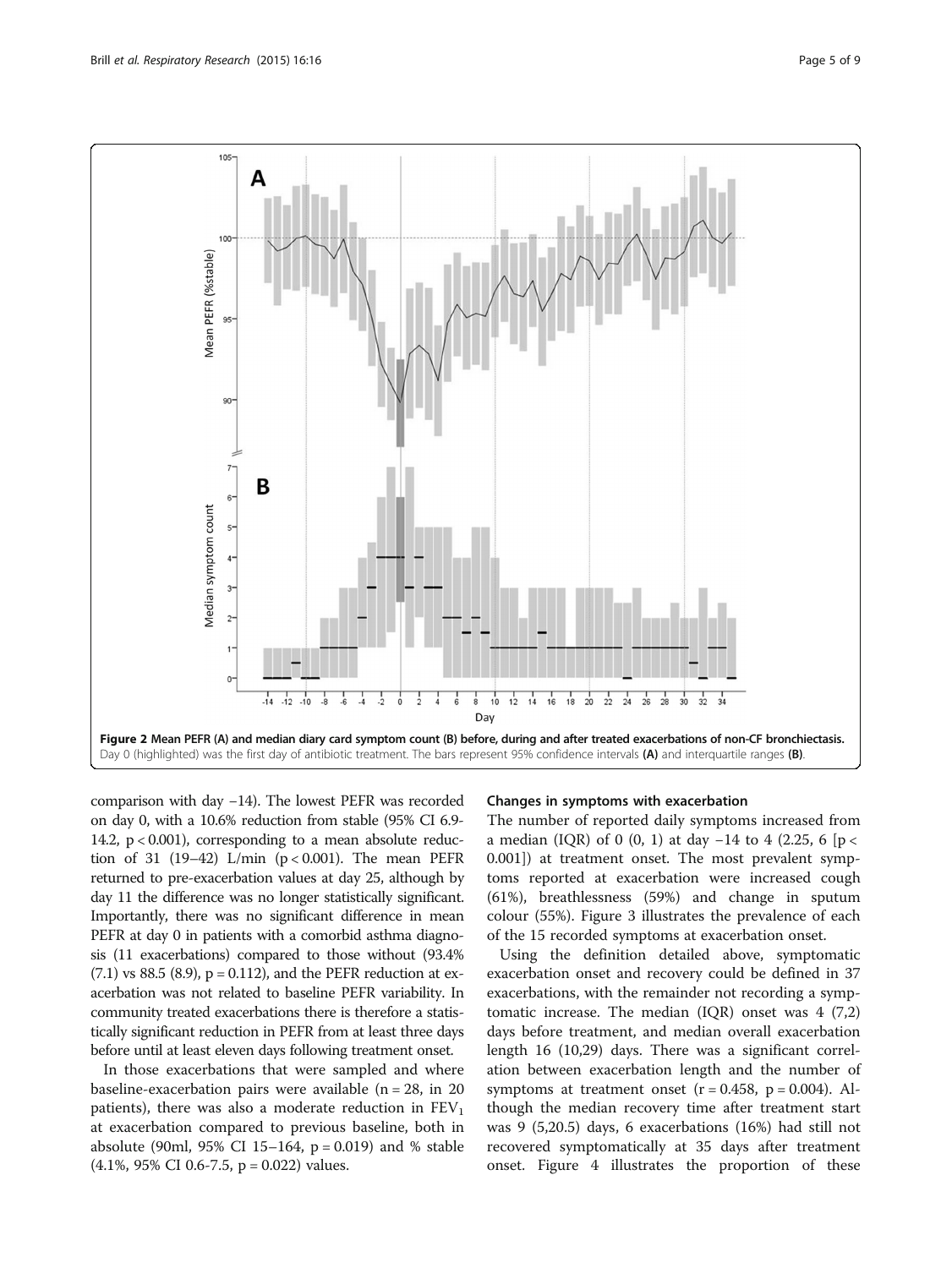<span id="page-5-0"></span>

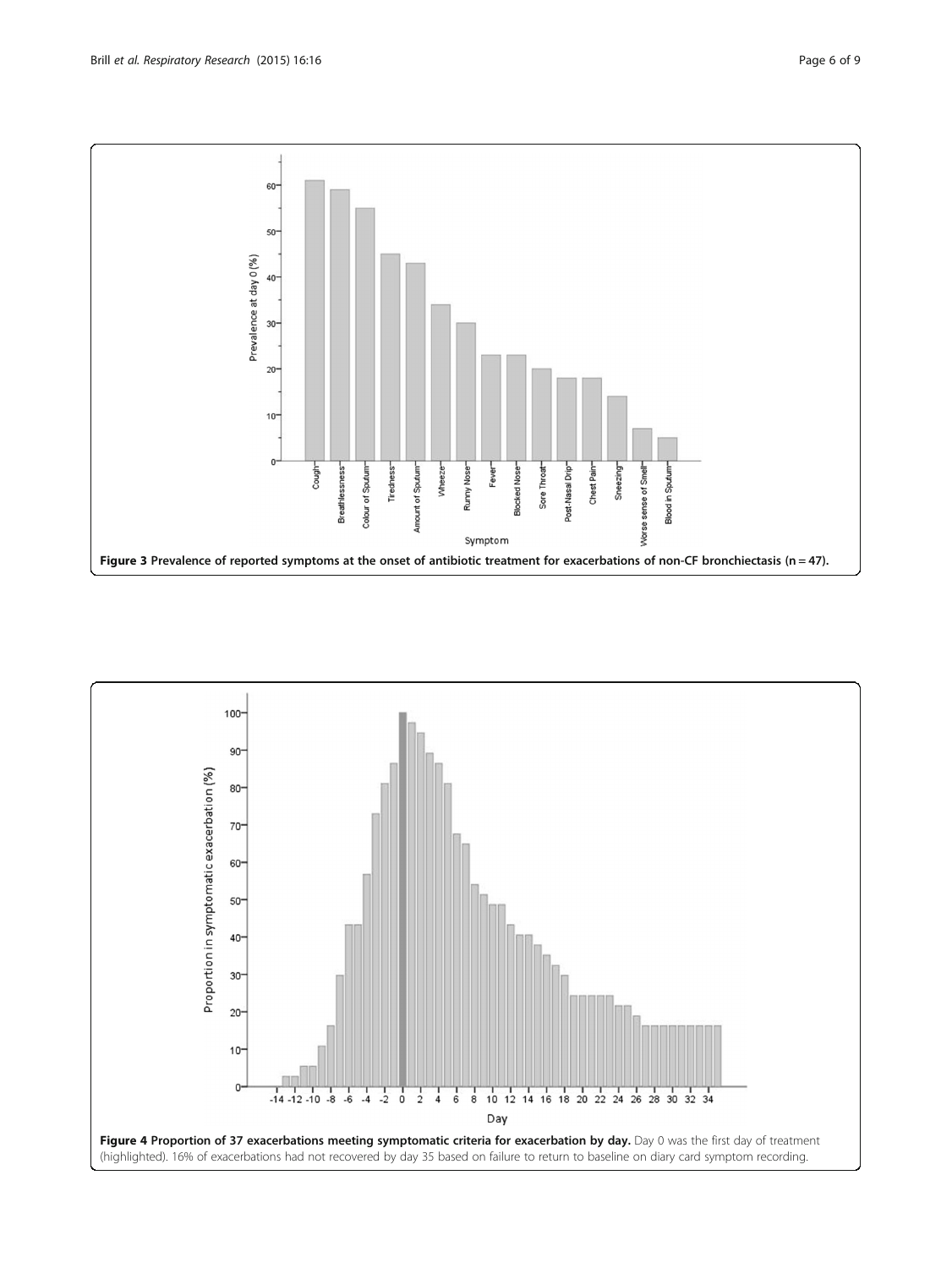patients meeting symptomatic exacerbation criteria on each day of the time-course.

#### Changes in health status with exacerbation

Paired CAT scores were available at exacerbation and preceding baseline from 23 exacerbations in 17 patients. At exacerbation, there was a mean (SD) increase of 6.3 (6.3) units over baseline (95% CI 3.6-9.1, p < 0.001).

## Relationship between changes in PEFR, symptoms and health status

Greater falls in PEFR at exacerbation onset were associated with greater symptom burden and prolonged recovery. In 14 exacerbations where PEFR fell by  $\geq 10\%$ , compared to 17 in which it did not, there was a higher median (IQR) day 0 symptom count (3 [1.5, 4.5] vs 5.5 [[5,8\]](#page-8-0),  $p = 0.009$ ), and longer median (IQR) symptomatically defined exacerbation period (10 days [\[8](#page-8-0),[14](#page-8-0)] vs 17 [13, 28],  $p = 0.047$ ).

There was also a significant correlation between the change in CAT score at exacerbation and the number of symptoms at exacerbation onset ( $r = 0.455$ ,  $p = 0.038$ ).

### Changes in systemic inflammatory markers with exacerbation

Table 2 reports the systemic biomarker results where paired samples were available at exacerbation onset and preceding baseline review. Serum fibrinogen, CRP and IL-6 all increased significantly at exacerbation. Interestingly the delay between symptom onset and treatment was weakly correlated to inflammatory change at exacerbation (rise in CRP;  $r = 0.469$ ,  $p = 0.049$ ) implying that delayed presentation associates with greater inflammation.

#### **Discussion**

This is the first study to conduct a detailed, prospective assessment of changes in symptoms and physiology prior to, at onset, and through the recovery of exacerbations in patients with non-CF bronchiectasis.

The key messages may be summarised thus. First, lung function and symptoms deteriorate between three and four days prior to patients initiating therapy, suggesting a window for earlier detection and treatment of exacerbations. A larger fall in PEFR was associated with greater

symptom burden at exacerbation onset and a longer symptom recovery time. Second, the overall burden of these community exacerbations is high: the median symptom duration was 16 days, with lung function statistically abnormal for two weeks. Third, these community treated exacerbations were associated with a measurable systemic inflammatory response. Finally, the CAT reflects health status in the stable state and is responsive to changes at exacerbation in patients with bronchiectasis.

PEFR is a simple and well-established tool for assessing day-to-day changes in lung function. Patients learn the technique easily, the device is cheap and daily measurements are not unduly burdensome. Although spirometry is the most widely used measure of lung function in bronchiectasis, it requires more training and equipment and is not sufficiently responsive to changes with treatment [[13](#page-8-0)]; newer techniques include the Lung Clearance Index (LCI) [[14](#page-8-0)], although this requires still more specialist equipment and has yet to be evaluated in monitoring treatment response. In principle, PEFR therefore remains an attractive technique for disease self-monitoring.

We have shown a reduction of >10%, or 30L/min, in PEFR during these community-treated exacerbations. Full recovery did not occur until 25 days after treatment initiation. We have also shown that the reduction in PEFR at exacerbation is larger, and more closely related to reported symptoms and exacerbation duration, than  $FEV<sub>1</sub>$ . In addition, where there was a large change in PEFR, patients experienced worse health status, more symptoms and longer exacerbations. These data suggest that, where large changes are present, PEFR may be an effective surrogate marker for important clinical outcomes. However, changes below the level of day-to-day variability will be difficult to detect in individuals, particularly asthmatics, and this limits the utility of PEFR in making treatment decisions. Nonetheless, we have shown that PEFR change is measurable across a population and this, combined with its simplicity, may still prove more useful than spirometry for studies looking to assess changes in lung function.

This study is the first to describe the symptomatic development and duration of treated exacerbations of non-CF bronchiectasis. At the time of planning this study, there were no widely accepted symptomatic criteria for

Table 2 Serum inflammatory markers at baseline and exacerbation in non-CF bronchiectasis

|                                        | <b>Baseline</b><br><b>Exacerbation</b><br>(Mean, SD)<br>(Mean, SD) |            | Number of exacerbations<br>(Number of patients occurred in) | P-value for comparison |  |
|----------------------------------------|--------------------------------------------------------------------|------------|-------------------------------------------------------------|------------------------|--|
| White cell count $(x109/L)$            | 6.8(2.5)                                                           | 7.3(2.5)   | 25(18)                                                      | 0.351                  |  |
| Neutrophil count (x10 <sup>9</sup> /L) | 4.2(1.9)                                                           | 4.5(1.7)   | 23 (18)                                                     | 0.538                  |  |
| Fibrinogen (g/L)                       | 3.6(0.5)                                                           | 4.1(0.9)   | 20(16)                                                      | 0.001                  |  |
| $CRP$ (mg/L)                           | 3.0(2.0)                                                           | 12.0(16.7) | 24 (18)                                                     | 0.011                  |  |
| $IL-6$ ( $log_{10}$ pg/mL)             | 0.65(0.48)                                                         | 0.97(0.51) | 22(15)                                                      | 0.038                  |  |
|                                        |                                                                    |            |                                                             |                        |  |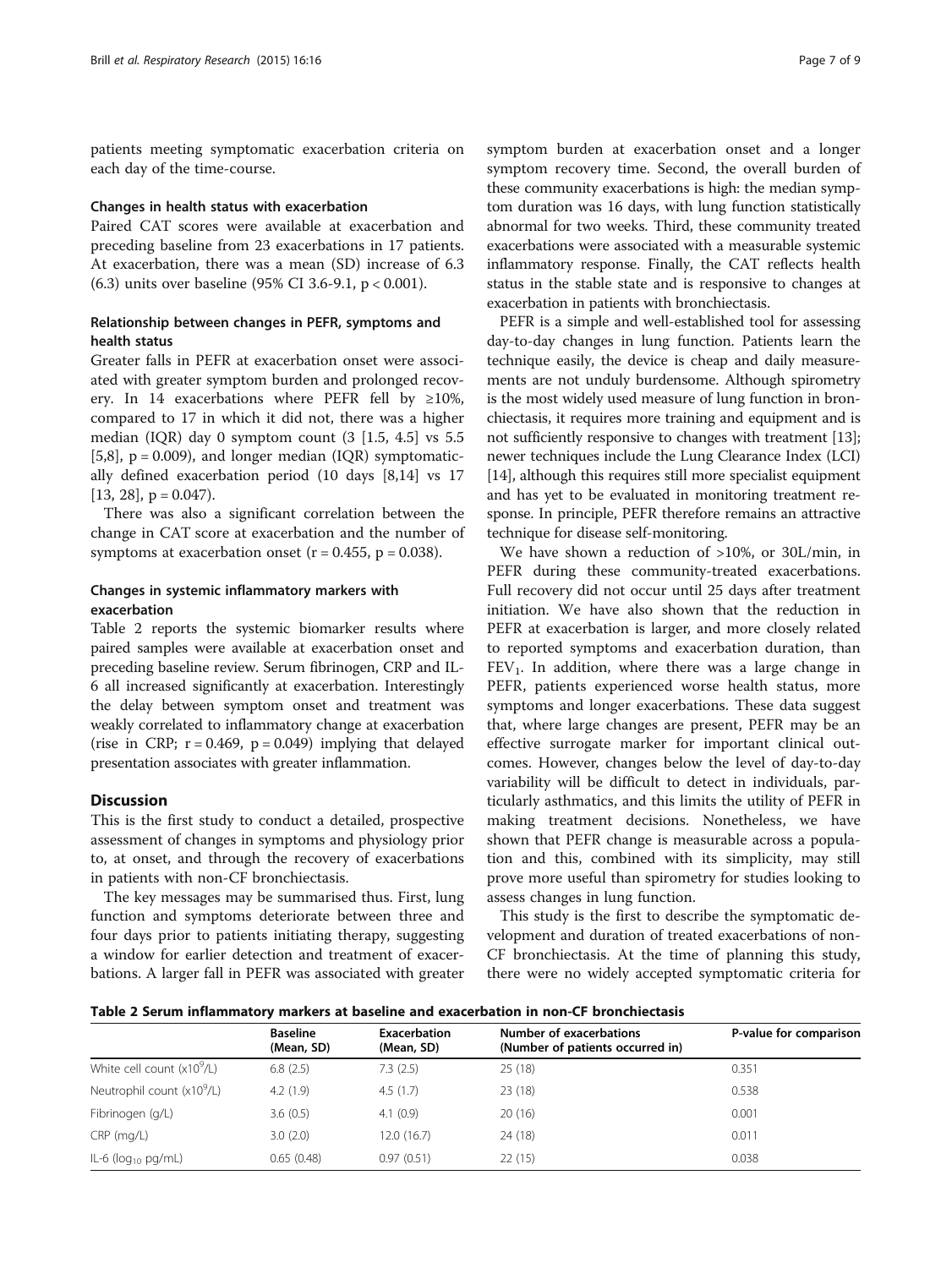diagnosing an exacerbation, although these have subsequently been published [[1\]](#page-8-0). In order to reflect current clinical practice for these mild community-treated exacerbations the decision to treat with antibiotics was therefore based either on the clinical judgement of the treating clinician or on the patient taking their stand-by antibiotic courses without formal criteria. However, in order to examine the length of treated exacerbations, a symptomatic definition was needed. Criteria defined elsewhere [\[1](#page-8-0)] require all of systemic upset, increased sputum volume or viscosity and increased sputum purulence to be present prior to antibiotic therapy being prescribed. Applying these criteria to our dataset, a day of onset could only be accurately defined in 17/47 (36%) of exacerbations. This was partially because the diary cards did not include 'viscosity' as a specific symptom, and because individual clinical judgement was used by both patients and clinicians when taking the decision to start antibiotics. Our simpler criteria, using two or more symptoms recorded on the diary cards over two or more days, were useful for detecting the symptomatic exacerbation onset and recovery of treated exacerbations, although we have not examined the utility of this definition in making treatment decisions. Surprisingly, increased cough was only recorded as a symptom in 60% of exacerbations, despite its prevalence having been reported as high as 98% at diagnosis [\[15](#page-8-0)]. The reason behind this is unclear, but may be a combination of reduced perception of a chronic symptom, underreporting on the diary cards, or heterogeneity in the (non-standardised) indications for antibiotic therapy.

Patients waited on average four days after symptoms increased before they started therapy, and we found a weak but significant relationship between treatment delay and inflammatory change at exacerbation. This is potentially important, as it suggests that starting treatment early might reduce the severity and duration of the exacerbation. However, in some cases this delay may be appropriate, for example if the initial presentation is with viral upper respiratory tract symptoms for which antibiotic treatment would not necessarily be appropriate. The reasons underlying delays in treatment, and the clinical impact on exacerbation progression and recovery, therefore warrant further investigation.

In non-CF bronchiectasis, the SGRQ is currently the best validated measure of respiratory health status [\[10](#page-8-0)]. The CAT is an eight-item questionnaire, widely used as a simple and reliable measure of the impact of symptoms on health status [[9\]](#page-8-0) and the severity of exacerbations [\[16](#page-8-0)] in COPD, and is quick and simple to complete. We have shown here that the CAT is closely related to SGRQ score at baseline, with the strength of this relationship  $(r = 0.799)$  almost identical to that reported in COPD [\[9](#page-8-0)] and slightly stronger than previously

reported in bronchiectasis [[17](#page-8-0)], and also related to other important markers of lung function, disease severity and inflammation. Importantly, it was also sensitive to changes at exacerbations of bronchiectasis and correlated to exacerbation symptoms. The increase from baseline at bronchiectasis exacerbation was much higher than the reported minimum clinically important difference for COPD of 2 points [[18](#page-8-0)]. The CAT may therefore be a simple method to monitor health status at baseline and exacerbation in bronchiectasis, and may be useful as a research tool for these patients.

Exacerbations of bronchiectasis are inflammatory events and heightened systemic inflammation has previously been shown, albeit in hospitalised patients compared to a separate group of patients who were not exacerbating [\[19](#page-8-0)]. For the first time, we have demonstrated increased systemic inflammation in the same patients between exacerbation and stable state in milder outpatient events. The largest rise at exacerbation, in CRP, crossed the usual upper limit of normal (5mg/dL) and related to symptoms at onset. CRP will be available to most researchers and may provide a useful marker to monitor inflammation during these events.

#### Strengths of this study

This study provides accurate longitudinal information, prospectively collected, to track the development and recovery of exacerbation. This is in contrast to previous studies, which have been retrospective or compared exacerbation and stable state across different patients. In addition, the patients studied here were not hospitalised; their disease is mainly post-infectious or idiopathic, and therefore likely to be representative of the wider population of patients with bronchiectasis. The use of these simple clinical measurements in this population should be widely applicable to other researchers and clinicians in the field.

### Limitations of this study

Our data were observational and dependent on patients' self-recording of measurements and exacerbation dates, as well as attending clinic for review when unwell. It is therefore possible that we did not detect all exacerbations that occurred within the study population, as well as being limited by other factors affecting observational research such as the non-standardisation of exacerbation treatment and missing data. As noted above, our definition of exacerbation was broad and based on the judgement of the patient or treating clinician. As such, some of these events may have not have met formal a priori criteria for exacerbation diagnosis had these been defined. In addition, our sample size was not large, particularly when looking at paired samples, and although it appears to represent a usual outpatient secondary care